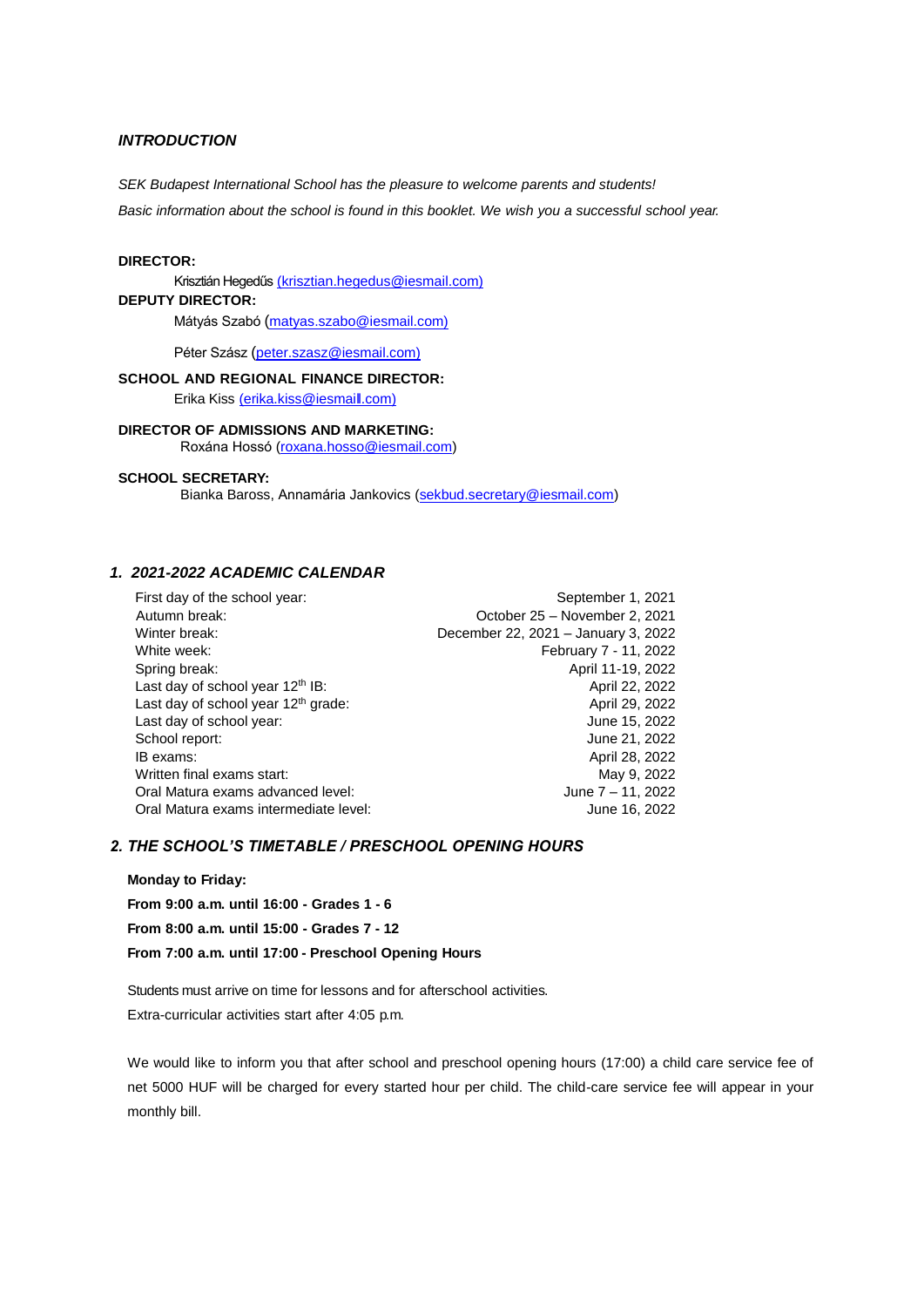# *3. SCHOOL ENTRANCES*

For your convenience please consider the following parking solution: entrance for students and parents through the gate in Alsó Völgy Street; drive through and limited parking space (for preschool parents only) entrance for students and parents through the gate in Hűvösvölgyi Street. Please, do not park on the place assigned for the school bus.

### **Parents are not allowed to stay in the school corridors, school and preschool classrooms.**

| The opening hours of the gate in Alsó Völgy Street:  | 7:10-9:00, 15:20-17:20 |
|------------------------------------------------------|------------------------|
| The opening hours of the gate in Hűvösvölgyi Street: | 7:00-9:00, 15:45-17:00 |

\* The gate opening times may change during the school year, in which case you will be informed in advance.

# *4. SCHOOL UNIFORM*

By choosing SEK you choose the specific approach to education that we offer. The SEK uniform is the integral part of our educational system. Through the uniform our students identify with the school from an early age. The SEK uniform is designed in a way that it is comfortable to wear and can be separated into two general categories: The Everyday Uniform and the Physical Education Uniform.

### **The Everyday Uniform**

Girls:

- short sleeved white polo shirt embroidered with the school logo
- navy blue V-neck sweater embroidered with the school logo
- navy blue button-down sweater embroidered with the school logo
- navy blue or burgundy hoody with zipper embroidered with the school logo
- knee-length plaid school skirt
- blue or black panty hose or socks or tights (no patterns or other colors)
- black shoes (no sport shoes or heels) according to the list provided by the school

#### Boys:

- short sleeved white polo shirt embroidered with the school logo
- navy blue V-neck sweater embroidered with the school logo
- navy blue button-down sweater embroidered with the school logo
- navy blue or burgundy hoody with zipper embroidered with the school logo
- grey school trousers
- black or navy blue socks
- black shoes (no sport shoes) according to the list provided by the school

### **The Physical Education Uniform**

The sports uniform is worn in PE lessons and for any other sports activities or excursions organized by the school.

- navy blue shorts for boys, navy blue 'skort' for girls with the school logo
- SEK sweat suit (long sweat suit pants + zipper sweat suit jacket)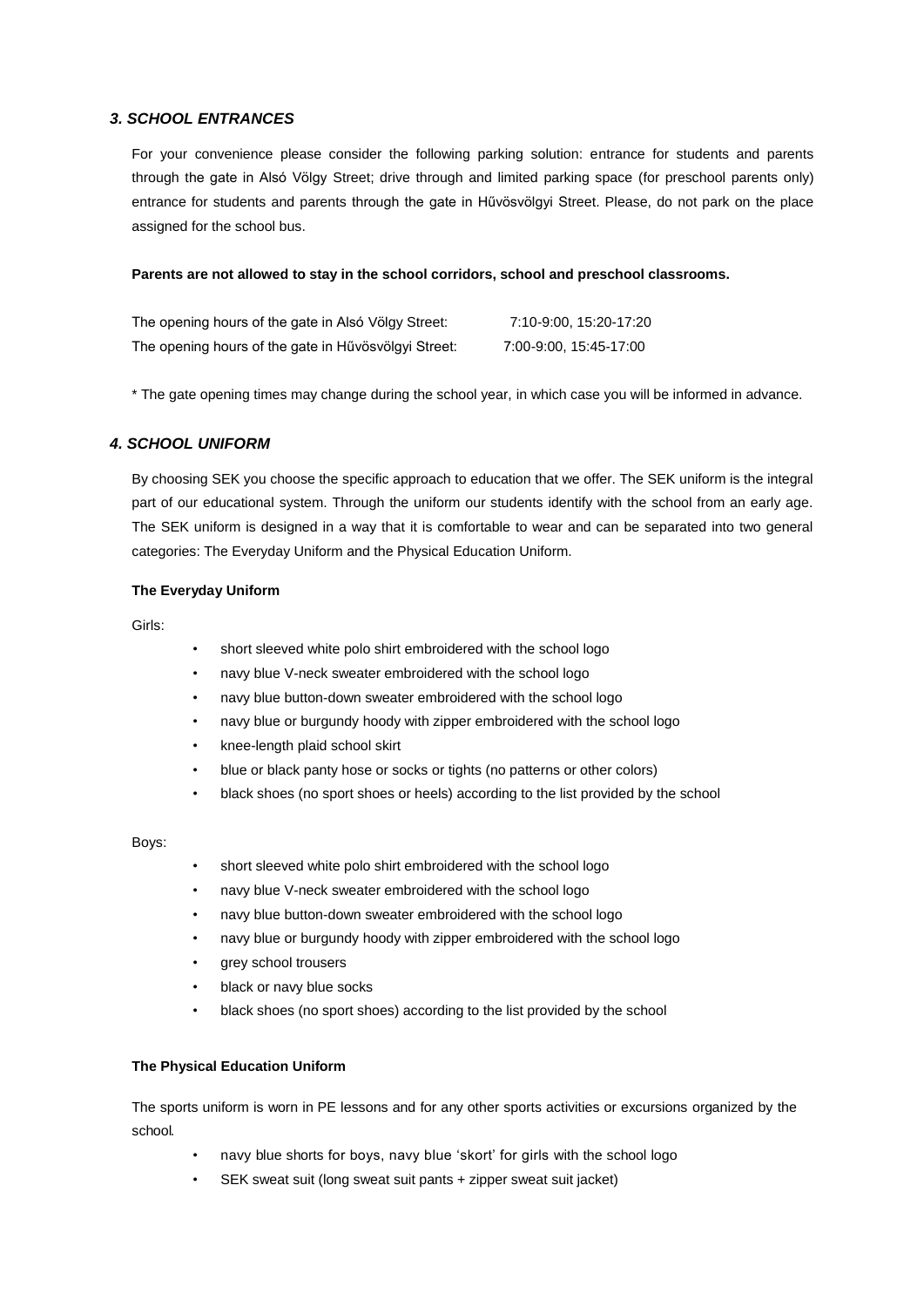- grey T-shirt with the school logo
- white sport socks
- white sport shoes

The SEK School Norms strictly prohibit male students from attending with long hair styles, and male and female students from wearing visible body piercings, strong make up, hair coloring, and nail polish.

#### **Wearing the school uniform is obligatory.**

Students must arrive and leave the school wearing their uniforms.

**Students who are not properly uniformed will be sent home with a n unjustified absence.**

### **Ordering the School Uniform:**

The uniform sizes and samples are available for students and parents at the school administration. Exchanges are only possible if the uniform stock permits so, however any piece of uniform that has been received and taken over cannot be brought back.

Parents will be informed about the arrival of ordered uniforms by email. In case that the uniform is not picked up within 14 calendar days SEK Budapest reserves the right to sell it to someone else.

For uniform pieces ordered during the academic year we can only place an order with the manufacturers if the minimum number of orders is gathered. Delivery time may vary by manufacturer and garment.

Uniforms can be ordered through the SEK web-shop, [www.uniform.sekbudapest.com/en/login,](http://www.uniform.sekbudapest.com/en/login) and will be available for pick-up on **August 24 - 25, 2021 between 09:00 and 15:00 in the school.**

All school uniform orders made for the 2021/2022 academic year will be charged in accordance to the 2021/2022 prices.

### *5. ADMINISTRATION*

The required documents from the newly registered students for the 2021/2022 school year must be presented by: **August 13, 2021**

We kindly ask you to mark the package of documents with the student's Education ID (oktatási azonosító szám)

*The following documents are to be handed to the secretariat:*

- birth certificate original or copy (the official translation into Hungarian or English)
- school report or its official translation into Hungarian or English
- leaving note from the previous school
- reference from the previous school
- school maturity certificate (1<sup>st</sup> grade students)
- medical reports and notes, Social Security Number, immunization records
- 1 identity photographs with names
- necessary documents from the Hungarian Authorities for foreign Students
- proof of guardianship
- special needs certificate from Pedagogical Assistance Services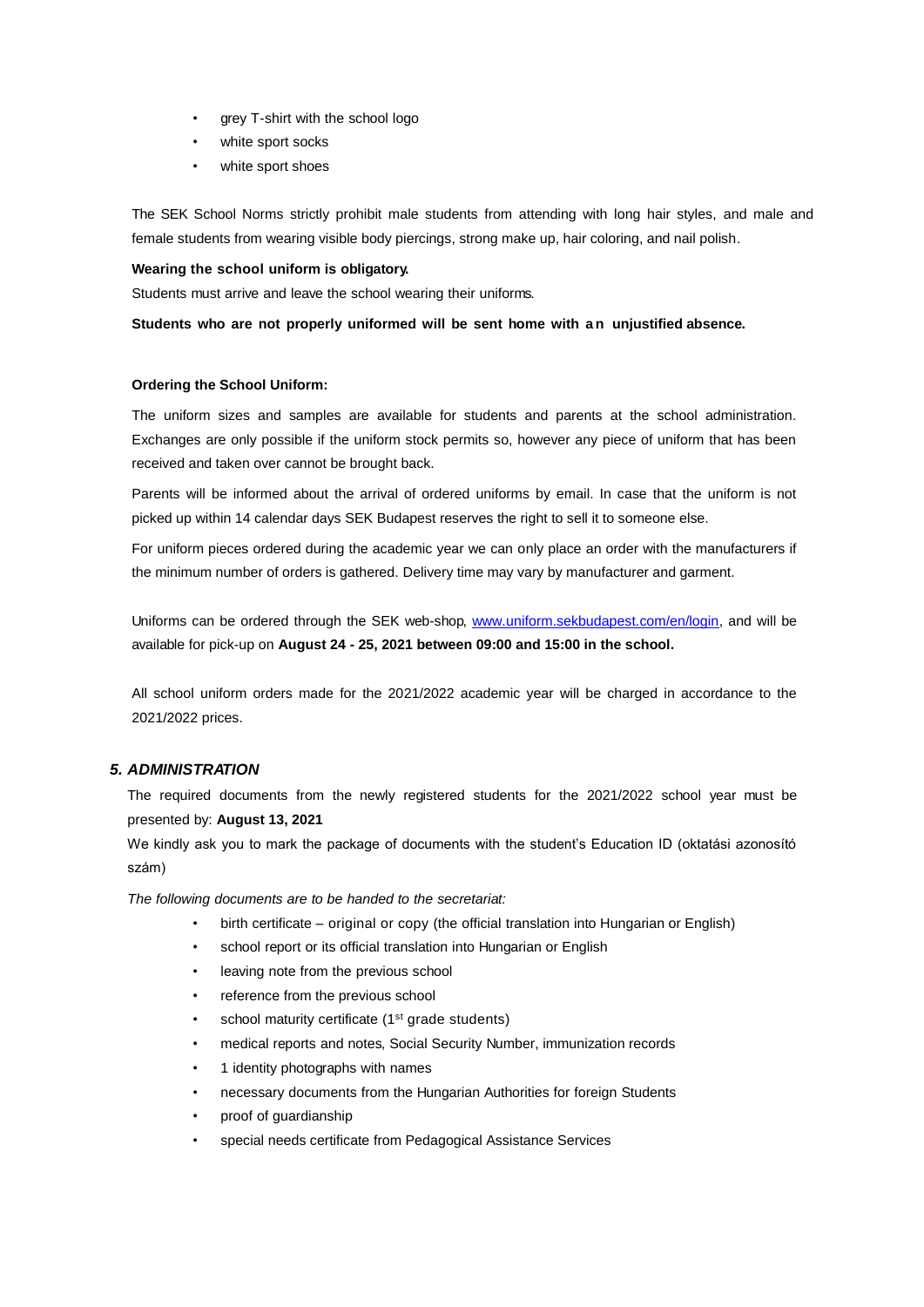**In case of any changes to the student's and/or parents' personal information (such as: e-mail, home address, telephone number, etc.) you are required to update the school secretariat in writing within 5 days.** Any official document requested from the school is only valid with the signature of the Director of the school.

### *6. PAYMENT*

*Tuition Contribution Fees and Meals can be paid in two ways:*

- A.) In case of lump sum payment for the whole school year; the school offers a discount to parents. Payment deadline: August 24, 2021
- B.) In case of 10 equal installments, payment must be made every month from September till June by the payment deadline indicated on the invoice.

The payment of Tuition Contribution in 10 equal installments also applies to grade 12 students, even though the last school day is 22<sup>nd</sup> of April (IB) and 29<sup>th</sup> of April (National). Please meet the deadlines.

# **Those who wish to pay according to option A.), must present a declaration of intent by August 13, 2021 by email [\(finance@iesmail.com\)](mailto:finance@iesmail.com) or in written form to the school secretariat.**

After the above mentioned deadline, only the payment in 10 equal installments according to option B.) is available. If the actual Contribution and/or Fee are not paid by the end of the month, the school will no longer support the student and according to the Terms and Conditions item 66. [\(https://sekbudapest.com/hu/terms-and-conditions/\)](https://sekbudapest.com/hu/terms-and-conditions/) the School may suspend provision of its services.

If the school is ordered by legislation or official decision or regulation to change to Online Teaching and Learning (OTL) program the payment rules set out above shall also apply. The online education does not affect the extent and manner of the payment obligation.

At the payment of Contribution and/ or Fees, the amount paid in any case will be registered to compensate the item(s) with the earliest due date, regardless of the referred invoice number.

# **The conditions for dismissal from school initiated by the parents are regulated by section G of the General Terms and Conditions.**

The school will inform parents about payment deadlines for registration fees for the 2022/2023 academic year in February, 2022.

When transferring payments, please make sure to use the precise amount, company name, and bank account number that is present on your bill. Invoices are issued in HUF.

In the event of overdue payment of the invoices, interest for late payment days will be charged at an annual rate of 18%.

1.5% administrative fee is charged for cash settlement of the invoice(s).

An extra administration fee of 3.000 HUF/page is to be paid for documents required in addition to the documents to be officially issued documents by the enrolled students and also by persons who are no longer have student status in the school.

In the case of mid-year enrollment, regardless of the date of entry, a full month will always be charged for both the education contribution and the meal.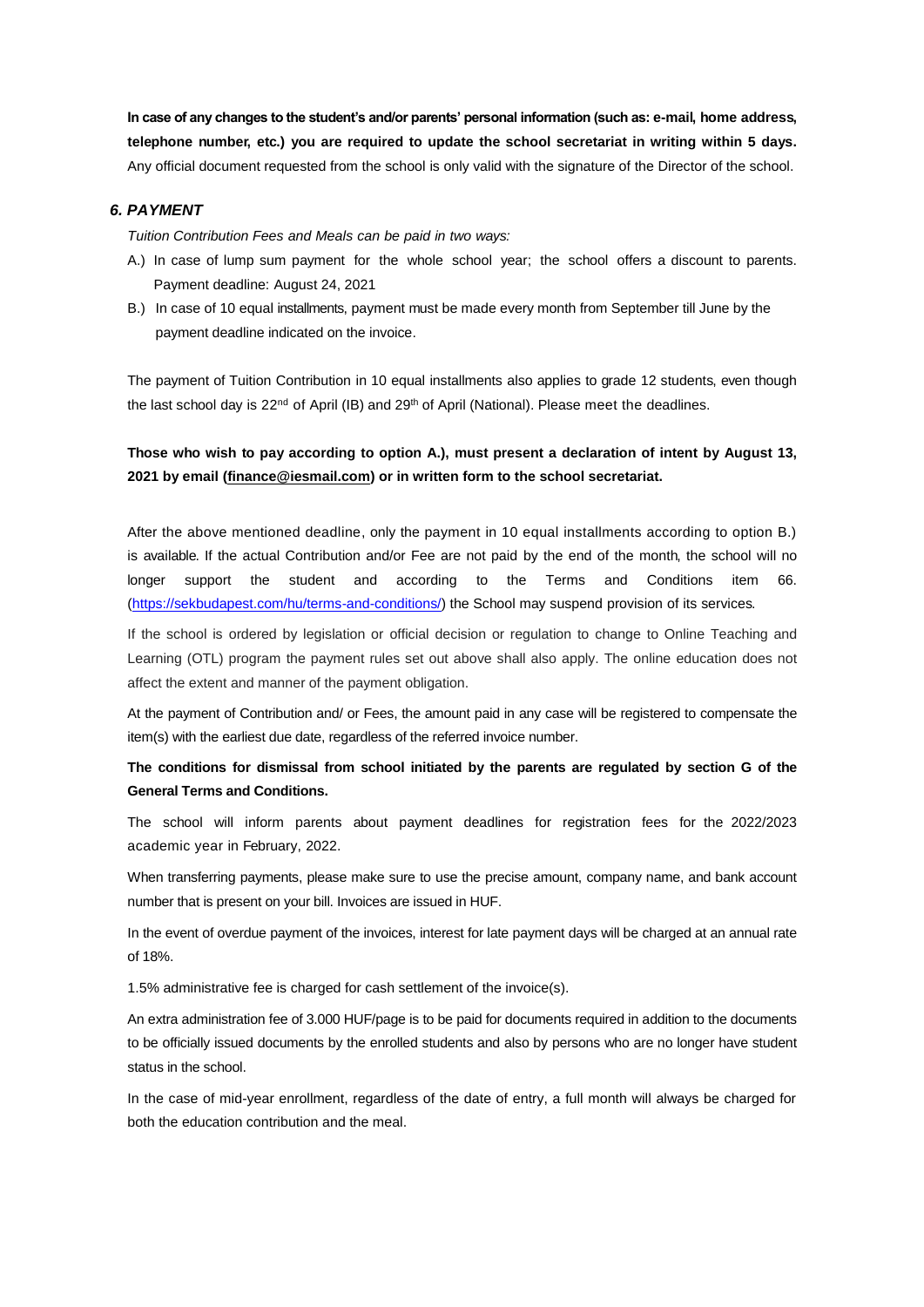### *7. MEALS*

The payment of Meals has to be paid in lump sum for the whole school year or in **10 equal installments**, regardless of the number of teaching days in the given month. The 10<sup>th</sup> installment of meals will not be billed to grade 12 students.

Fees for the food include three meals (breakfast, lunch, snack).

**The use of this service is compulsory for each student**. Cancellation of the meals is only possible if the child needs a specific dietary requirement for medical reasons and will be processed if the parent submits the necessary documentation provided and signed by a doctor. Students are allowed to eat their own food in the dining room if they meet the current food safety regulations.

We would like to inform you that birthday cakes and pastries cannot be brought to school.

The electronic meal card required for identification is provided by the school to student free of charge. The fee for replacement of damaged or lost cards is HUF 2 500 +VAT/card.

#### *8. SCHOOL GUARANTEE*

In case the father or mother of a Student deceases, it is possible for such Student to continue and finish his/her studies free of charge at the School he/she was enrolled. The Terms of the School Scholarship Guarantee service shall be seen in the Enrollment Contract or in the Membership Contract.

Properties of this guarantee:

**Party entitled:** The father or mother of a Student, indicated as the party entitled of the service on the annual enrolment form. Allowed upper age limit is 60 years.

**Beneficiaries:** Students enrolled in the School dependent on the party entitled on the date of his/her death.

**Security:** This is an additional service provided by the School within the costs of the Tuition Contribution Fee and it only covers Registration Fee, the Tuition Contribution Fee of the education service and the costs of meal during the school year.

The allowance shall commence as of the month following the report on the death of the party entitled and last until the end of regular studies of the Student (without repetition of a year) at the school where the Student was enrolled. This guarantee shall not ensure in any case continuous school attendance at an education center that does not form part of the SEK International Institution.

The service shall be provided by the School following analysis of circumstances and requirements related to individual cases and the School shall be entitled to request all information deemed necessary.

**Exclusions:** The above mentioned allowance may not be provided:

- 1. In case of a grave or terminal illness of the party entitled if it was already present when the service was first registered for such party.
- 2. In case the party entitled was in delay with payment of any invoice issued by the School at the time of his/her death.
- 3. In case the Education Agreement linking the party entitled with the School is ineffective or, following the end of the school term, the party entitled has not renewed his/her place reservation for the next school term.
- 4. In case the party entitled is unable to prove a proof of natural parentage or a right of lawful representation for the benefit of the enrolled Student.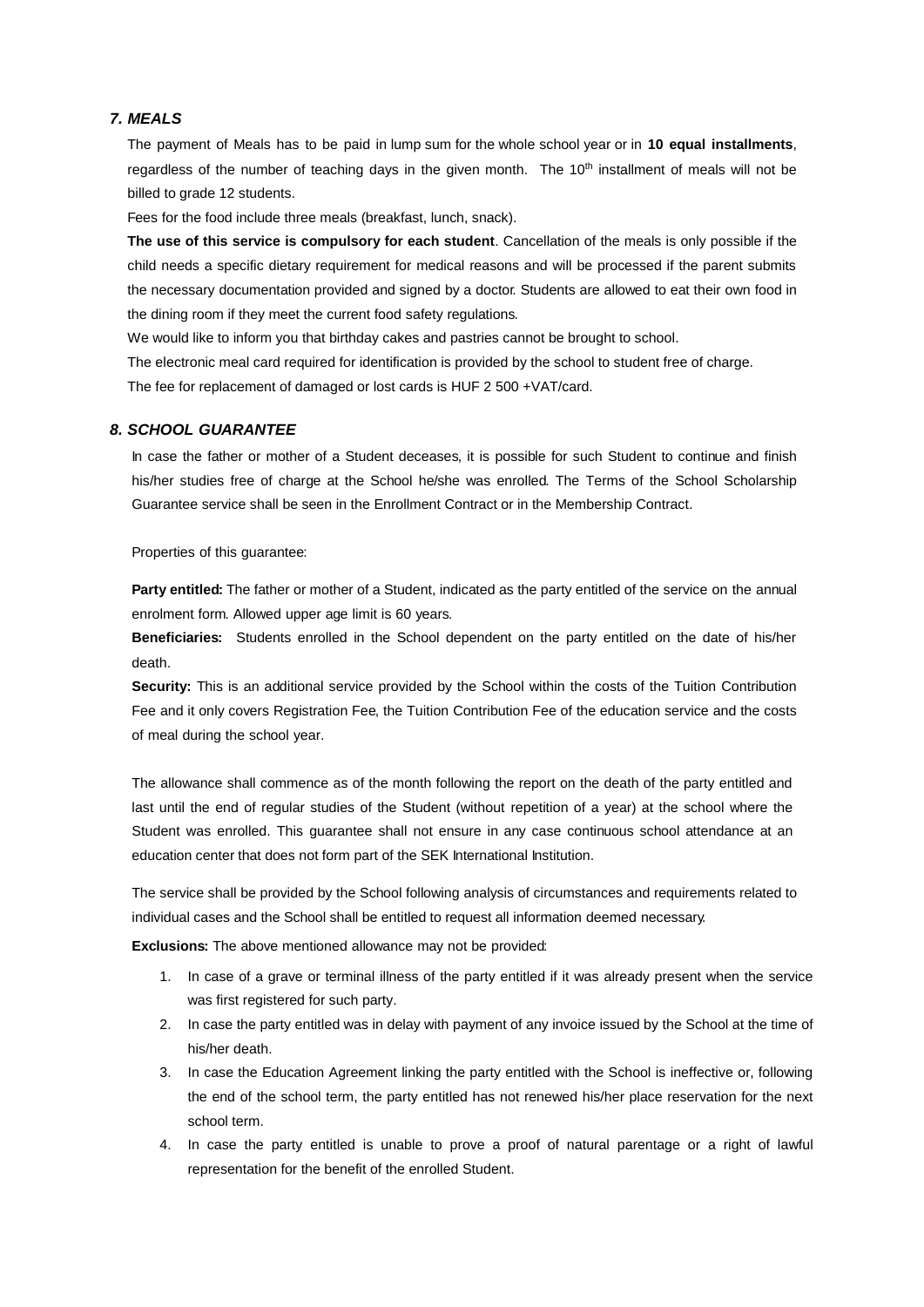5. The School reserves the right to modify properties of the allowances, securities and exclusions provided by the service in question, appropriately notifying parties entitled of the service thereupon.

### *9. TRAVELLING*

The students who attend the SEK Budapest International School are entitled to special travelling services, in case of a sufficient number of applicants.

*Travelling rules set up by the school:*

- 1. **ORDERING THE SERVICE**: The service is available from September 1 until June 15. The deadline for application if the starting date of the service in September is: August 13, 2021. In case of later accession the application deadline is 5 working days before the first working day of each month. Orders are accepted only in writing.
- 2. **CANCELLATION OF SERVICE:** The service can be cancelled minimum 10 working days before the first working day of the month. Cancellations are accepted only in writing.
- 3. The service fee shall be reimbursed in advance each month. Payment deadlines: the last working day of the month preceding the month of service.
- 4. Travelling fees are fixed by August 14, 2021. The fee will not be changed unless there is a 10% increase in the price of petrol since September 2021 or another vis major occurs.
- 5. Both drivers and vehicles meet all demands set the authorities.
- 6. **DEPARTURE**: The bus arrives at the student's home or at the stop at the agreed time, where it waits for 5 minutes; then it continues on its way. The driver will not announce his arrival by sounding the horn, and the driver does not get out to ring at the gate. The student must be ready to leave. If the bus arrives earlier than scheduled, it will wait till the agreed time.
- 7. **ABSENCE**: If the student doesn't need the service because of illness or any other reason, parents are asked to inform in writing (SMS, E-mail) the Coordinator (and the bus driver), so the bus does not stop unnecessarily. If the student needs the service after his/her absence, parents should once again contact the Coordinator (and bus driver).
- 8. **EXCEPTIONAL CASES:** If the bus breaks down, the driver must inform the school secretary who then informs the parties concerned to wait for the auxiliary vehicle at their homes.
- 9. The school bus is not allowed to travel on dangerous roads or any other places which could cause difficulties in driving.
- 10. If there is a change of address, parents are asked to give the school 30 days' notice in writing, so that the route can be reorganized if necessary.
- 11. To improve service, route may be changed. In such a case, parents are informed in advance.
- 12. Parents may request in writing a temporary change in address if this do not affect the already wellestablished routes and there is space on the bus.
- 13. If the student doesn't need the service for the afternoon, parents are asked to inform the secretary in writing. For security reasons the school cannot accept verbal permissions.
- 14. If parents want to pick up their child before the end of the school day, they should inform the secretary. They should give their child's name, class and the route. If parents want to take their child as the bus is leaving, they should inform the person in charge on the relevant bus.
- 15. In the afternoons, the bus takes the child to the door of his/her home or to the stop, where an authorized person should wait for him/her. Otherwise, the bus takes him/her back to the school.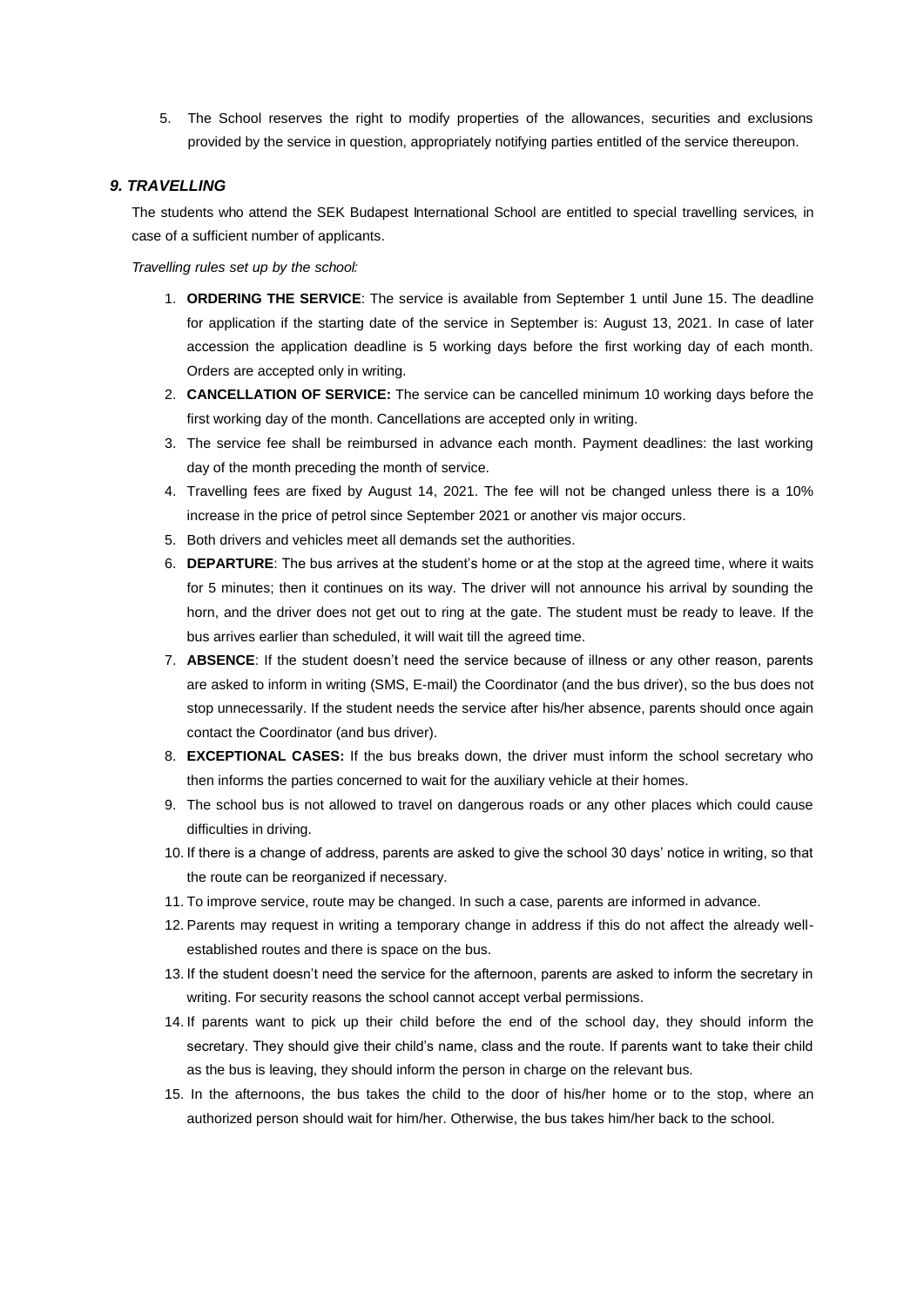- 16. The school bus will not leave the school until all children travelling on a certain route are on board. At the end of the school day children must go to the bus promptly because of the fixed starting time of the bus. Smaller children will be accompanied by teachers.
- 17. As travelling on the school bus is regarded as an extension of the school day, the same rules apply to it. Non-compliance or intentional misconduct must be reported to the tutor and the deputy principal, who will take appropriate action.
- 18. If a child damages the bus or its interior intentionally, parents will be liable for the repairs.
- 19. If parents have any comments in connection with travelling, they should inform the school secretary.
- 20. Messages from the parents are only to be given to the bus driver in closed envelopes.

### *10. EXTRA CURRICULAR LESSONS, SWIMMING*

To compliment lessons and to develop children's range of interests, extracurricular lessons are held every day starting at 16:05.

### *General rules:*

- 1. For registration, parents must fill in the extracurricular classes registration form which is valid for both semesters. The deadline for presenting the registration form for classes held in the first semester is September 10, 2021, and for new lessons starting in the second semester, January 14, 2022. The registration form can be presented in person at the school secretariat or sent over email t[o sekbud.secretary@iesmail.com.](mailto:sekbud.secretary@iesmail.com)
- 2. Extracurricular lessons start on September 13, 2021.
- **3.** Extracurricular lessons and activities fees are billed per term. **Cancellation during the already commenced semester is not possible.**
- 4. In case a student does not wish to continue an extracurricular activity or swimming lesson in the second term the parents should inform the secretariat and the Finance Department [\(finance@iesmail.com\)](mailto:finance@iesmail.com) in written form before January 14.
- 5. Students should reach the required school level and present acceptable attitude in order to participate in the lessons. Otherwise the tutor decides whether the student can continue to attend the classes.
- 6. Extracurricular lessons have fixed rules which are to be kept. Students who do not keep the rules may be excluded.

# *11. FIELD TRIPS*

By signing the Registration Form the parent consents to his/her child taking part in field trips organized by SEK Budapest.

The School will provide the parents with information about each proposed field trip before it takes place, which will give the parents the opportunity to inform the School in writing if they do not wish their child to take part in a particular trip.

In case the parent does not cancel the trip, he/she accepts the following:

- 1. The parent acknowledges the advertised price of the trip. The fee will be invoiced in the following month.
- 2. In case the student is not able to attend the trip for any reason, the cost will be charged.
- 3. Participation in the trip may involve risks not found in study at the School. These include without limitation risks involved in traveling to, from, and within the trip destination, as well as risks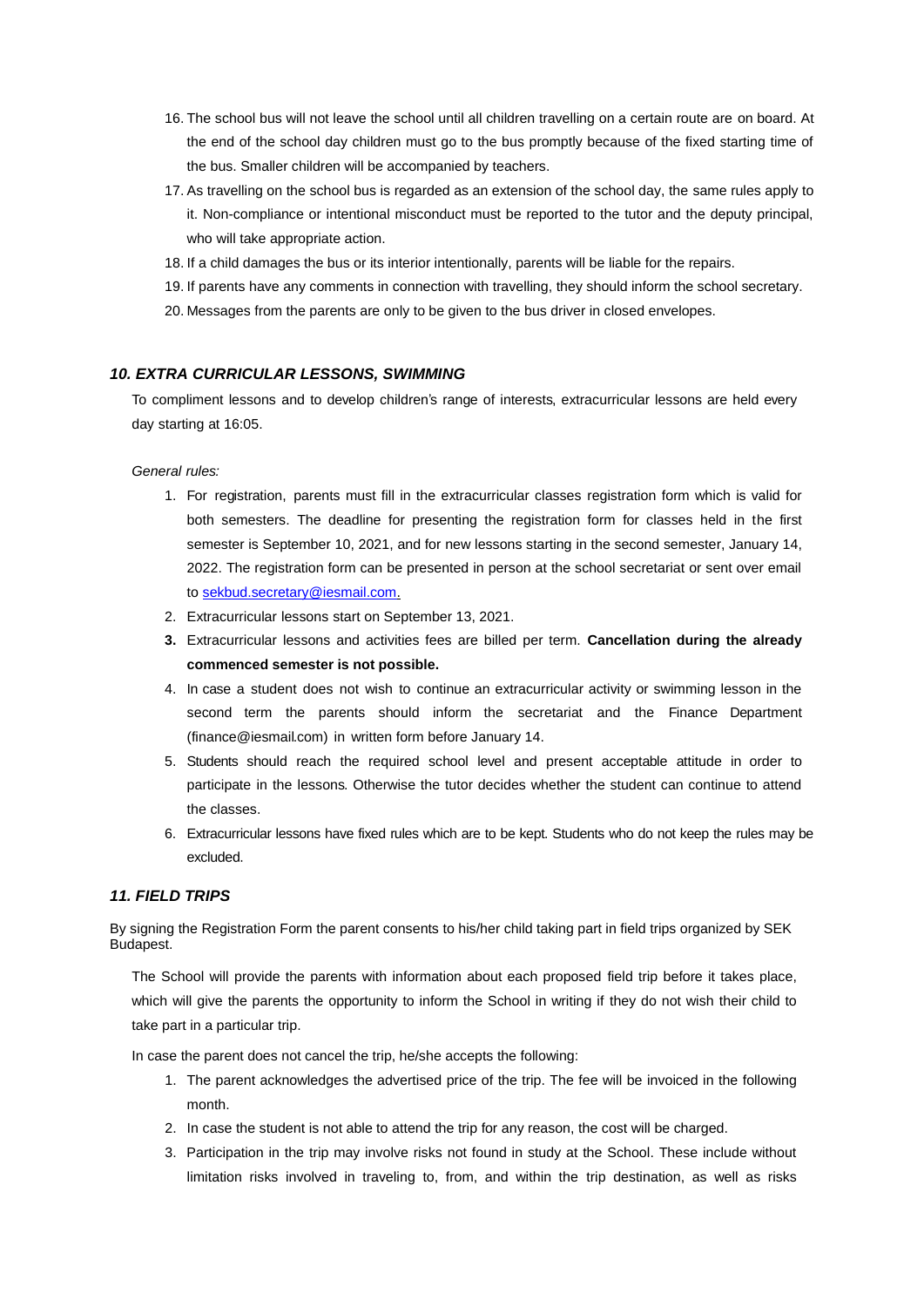generated by the activities in which the student engages while on the trip. The participant and parent are aware of these risks, have understood them, and are consciously taking them of their own free will. Participants will take every precaution to safeguard their health and to protect their personal belongings from damage or theft.

- 4. Students must have valid and current medical insurance and have a valid insurance identity card (TAJ) participating on the trips.
- 5. In the case of International Programs (Boca Prep, St. John's International School, SEK Levante, Valencia) all the administrative work must be done through SEK Budapest School's secreteriat.

# *12. ABSENCES*

Parents must give reasons for students' absences in writing, with dates and a parent's signature. Sick notes must be handed in within 3 days from the last day of the absence. Medical certificates must be sent electronically to the child's Tutor, marked with the child's full name and class.

According to the operative rules, the school will take the necessary administrative and academic steps if a student has more than **250 classes justified or 10 classes unjustified** absences.

### *13. LEAVING THE SCHOOL DURING THE SCHOOL DAY*

The parent must notify the Tutor and the Secretariat by e-mail 24 hours in advance of the absence, delay or early leaving of the child.

Leaving the school during the class hours for sport or any other activity is only permitted with given reasons, filled in request, and with permission given by Director of the school by September 10, 2021.

# *14. STUDENT'S DIARY*

The diary promotes communication between parents and tutor regarding the student (1-4 grade). The diary helps to organize students' daily work, because it reflects the different types of activities the student is doing. **The diary must be signed weekly by the parents, in order to show acknowledgement of the notes.**

#### *15. TUTORIAL*

The tutoring system is a key element in the educational process, it moves and coordinates the experiences, comments and suggestions of the entire education community. The tutor is in charge of communicating with parents. The parents can ask for meetings at any time previously arranged when they need information, have problems or want to make suggestions.

# *16. PSYCHOLOGIST AND SPECIAL TEACHER*

Our psychologist and special teacher help students and tutors solving individual and collective problems. Appointments for a personal interview can be requested through the secretariat.

#### *17. MEDICAL CARE*

The general medical tasks of the school are performed by Dr Izabella Ceskó, a pediatrician.

Besides the obligatory screening, every age group's nervous system and orthopedic screening is examined. Every age group gets its obligatory vaccinations. Students receive mental health education within the curriculum.